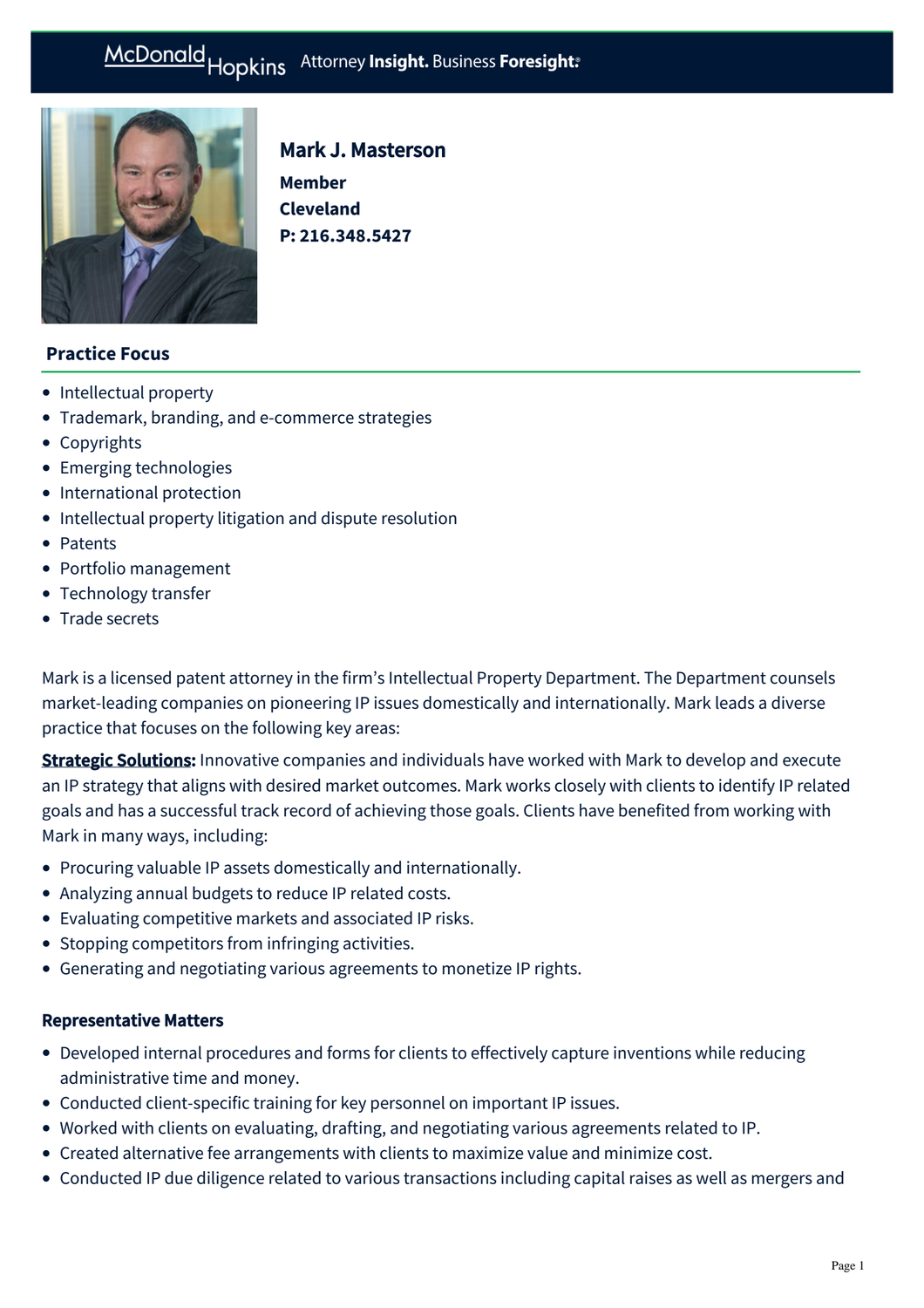acquisitions.

Counseled clients on effective branding strategies.

**Enforcement Strategies:** Mark has partnered with clients that are market leaders in the automotive, medical device, and consumer product spaces that have been wronged by competitors. Mark is experienced with working with these clients to identify practical legal strategies to resolve IP related disputes in a cost-effective manner that delivers results.

#### **Experience**

- Part of trial teams that have obtained successful outcomes for clients regarding patents, trademarks, trade secrets, and advertising related claims.
- Successfully arbitrated various IP matters before the American Arbitration Association.
- Represented URL owners in Uniform Domain Name Dispute Resolution Policy (UDRP) actions.
- Experience with litigating USPTO trademark oppositions and cancellations.

Prior to joining McDonald Hopkins, Mark spent nearly four years at a Cleveland-based intellectual property firm where he handled all aspects of patent and trademark preparation and prosecution for clients.

Mark earned a J.D., cum laude, from Cleveland-Marshall College of Law in 2010. He received a B.S. in mechanical engineering from the University of Cincinnati in 2003.

#### **Admissions - Court**

U.S. District Court for the Northern District of Ohio

#### **Admissions - State**

Ohio

#### **Education**

- Cleveland-Marshall College of Law
- University of Cincinnati

#### **Accreditation**

Registered to practice before the U.S. Patent and Trademark Office

#### **Alerts**

[Court identifies commercial activities allowed under on-sale bar doctrine](https://mcdonaldhopkins.com/Insights/July-2016/Court-identifies-commercial-activities-allowed-und)

# **Blog Posts**

- [Innovation strategies in the medical device industry recap](https://mcdonaldhopkins.com/Insights/April-2021/Innovation-strategies-in-the-medical-device-indust)
- [10 questions to consider before entering into a joint development agreement](https://mcdonaldhopkins.com/Insights/August-2018/10-questions-to-consider-before-entering-into-a-jo)